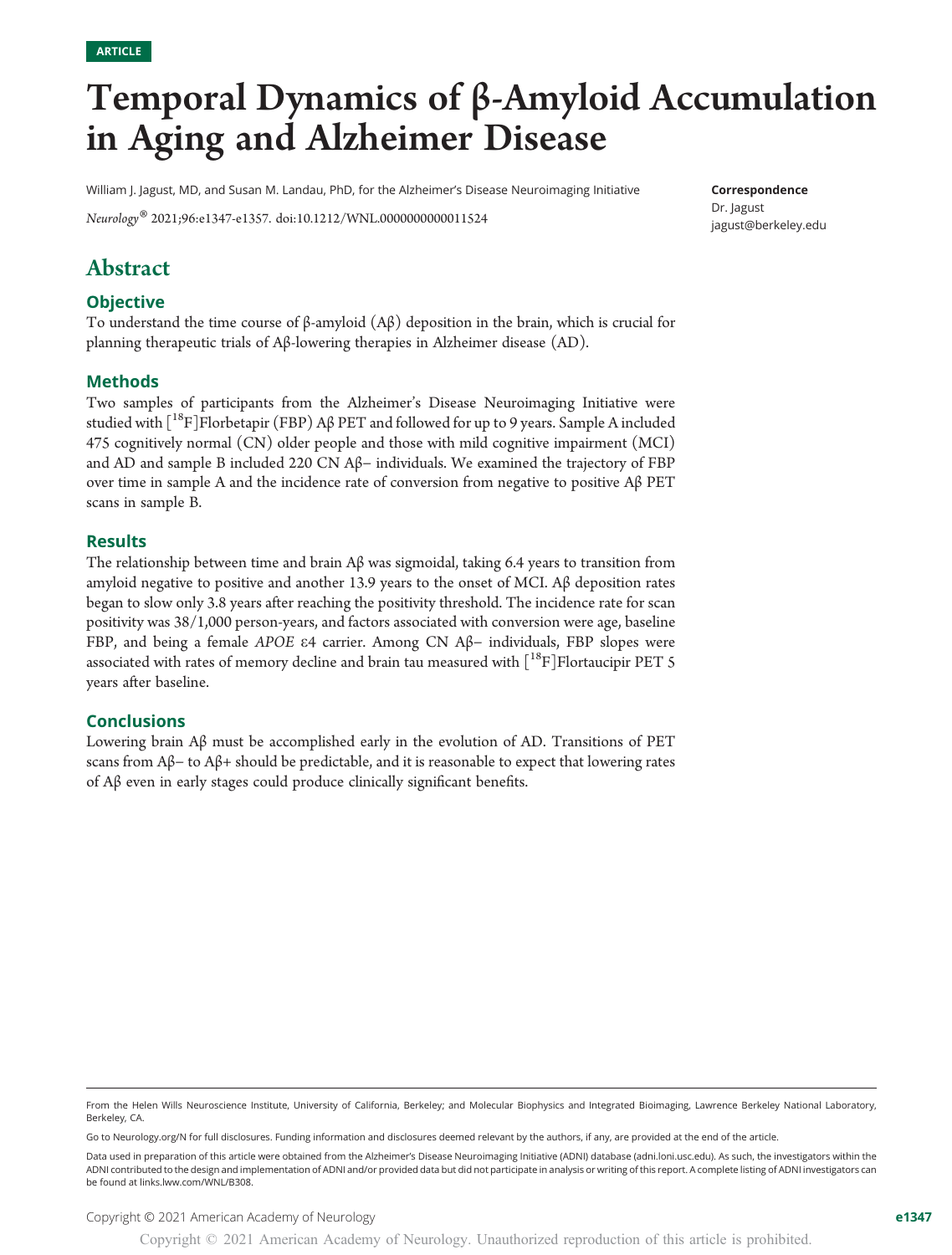# **Glossary**

 $A\beta = \beta$ -amyloid;  $AD =$  Alzheimer disease;  $ADNI =$  Alzheimer's Disease Neuroimaging Initiative;  $CN =$  cognitively normal;  $FBP = [^{18}F]$ florbetapir;  $FTP = [^{18}F]$ flortaucipir;  $FWHM = full$  width at half maximum;  $MCI = mild$  cognitive impairment;  $ROI = region of interest; SMC = subjective memory complaints; SUR = standardized uptake value ratio.$ 

The clinical manifestations of Alzheimer disease (AD) are preceded by an incubation period of decades, when the aggregation of β-amyloid (Aβ) and tau proteins into pathologic forms likely plays a major role.<sup>1,2</sup> The amyloid hypothesis, a widely held model of disease pathogenesis, postulates that Aβ is the earliest initiating event in this pathologic chain.<sup>3</sup> However, because many therapeutic trials have lowered brain Aβ without producing clinical improvement in patients with AD, this model has been questioned.<sup>4,5</sup> In turn, new approaches have suggested the use of anti-Aβ treatments before the development of symptoms and even before the detection of brain  $\Lambda\beta$  deposition in a "primary prevention" approach.<sup>6</sup>

Such early initiation of treatment requires knowledge of the time course of brain Aβ deposition. Most existing longitudinal amyloid PET studies have been limited by sample size and follow-up duration. The Alzheimer's Disease Neuroimaging Initiative (ADNI) began collecting serial amyloid  $[$ <sup>18</sup>F]florbetapir (FBP) PET scans in 2010 and has continued for some participants to the present. In this study, we used up to 6 serial FBP scans and a maximum follow-up time of 9 years to estimate longitudinal Aβ trajectories in impaired and unimpaired individuals who are likely to be on the AD pathway in order to estimate the temporal dynamics of amyloid accumulation over the full spectrum of AD. We then focused on amyloidnegative cognitively unimpaired participants to examine the rate of conversion to amyloid positivity and the factors associated with conversion.

# Methods

# Standard Protocol Approvals, Registrations, and Patient Consents

The ADNI protocol was approved by local institutional review boards and written informed consent was obtained from all participants.

# Study Design and Participants

Individuals in this report include 2 overlapping samples with at least 2 FBP scans in each participant, based on data available as of April 2020. This study had multiple goals. The first was the description of amyloid accumulation through the full time course of AD, beginning with amyloid negativity and extending to mild cognitive impairment (MCI) and AD. For this purpose, we required a sample of individuals who were on the Alzheimer continuum; i.e., patients with  $Aβ$ + MCI and  $AD$ <sup>7</sup> In order to include cognitively normal (CN) people who were amyloidnegative but might be on the AD continuum, we selected those CN individuals with increasing FBP slopes (>0) over time

because many Aβ− individuals may never accumulate amyloid. This comprised sample A, and included a total of 475 participants, of whom 336 were Aβ+ at baseline (88 CN, 101 early MCI, 101 late MCI, 46 AD), and 139 CN individuals who were Aβ− at baseline with an increasing FBP slope.

Additional goals of the study were to define the rate of conversion from an Aβ− PET scan to an Aβ+ PET scan, to compare the baseline characteristics of converters vs nonconverters (including cognition, hippocampal volume, and glucose metabolism), to define baseline factors predicting conversion, and to examine how rates of Aβ accumulation are related to cognitive change and tau deposition. These goals required a separate sample of individuals who were all CN and Aβ− at baseline. These individuals, who comprised sample B, were 220 CN individuals with baseline Aβ− scans (regardless of slope) followed for up to 6 scans total (minimum 1.9, maximum follow-up time 9.1 years). The group of CN participants included 23% of participants who were recruited with subjective memory complaints  $(SMCs)$ .<sup>8</sup> Sample A and sample B included 139 CN individuals in common.

ADNI participant characteristics have been previously described; individuals diagnosed with AD and MCI and who met standard diagnostic criteria and all CN participants had CDR scores of 0.<sup>9</sup> All were between ages 55 and 90 years at baseline, had completed at least 6 years of education, were fluent in Spanish or English, and were free of any other significant neurologic diseases.

# Florbetapir-PET Imaging and Analysis

FBP images consisted of  $4 \times$  5-minute frames acquired at 50–70 minutes postinjection that were realigned, averaged, resliced to a common voxel size  $(1.5 \text{ mm}^3)$ , and smoothed to a common resolution of 8  $mm<sup>3</sup>$  full width at half maximum (FWHM). T1 MRI (magnetization-prepared rapid gradient echo) acquired concurrently with the baseline florbetapir images were used as a structural template to define cortical and reference regions in native space for each individual using Freesurfer (v5.3.0), as described previously.<sup>10</sup>

Baseline and follow-up florbetapir scans, acquired at approximately 2-year intervals, were coregistered to the baseline structural MRI scans used to calculate weighted cortical retention means from frontal, cingulate, parietal, and temporal regions that were averaged to create a cortical summary region. FBP means at each time point from this cortical summary region were divided by corresponding means of a composite reference region comprised of brainstem, whole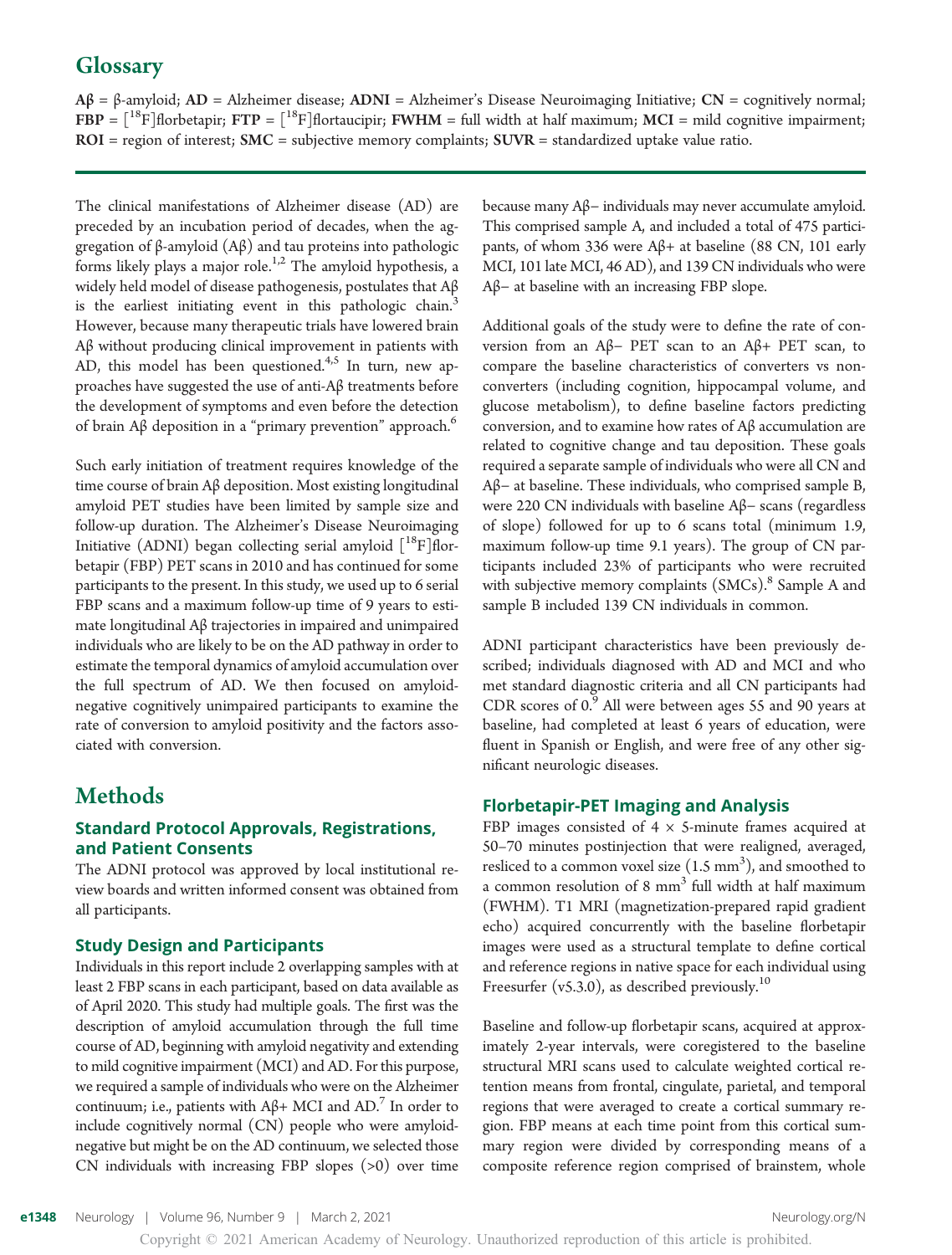| Table 1 Characteristics of Cognitively Normal (CN) and Cognitively Impaired Participants Used to Estimate Amyloid |  |  |
|-------------------------------------------------------------------------------------------------------------------|--|--|
| Trajectories Over Time (Sample A)                                                                                 |  |  |

|                            | $CN$ A $\beta$ -/increasing slope | $CN A\beta +$  | Cognitively impaired Aß+ |
|----------------------------|-----------------------------------|----------------|--------------------------|
| N                          | 139                               | 88             | 248                      |
| <b>SMC</b>                 | 23                                | 23             | –                        |
| <b>EMCI/LMCI/AD</b>        |                                   |                | 37/28/35                 |
| Age, y                     | $73.8 \pm 6.7$                    | $75.7 \pm 6.5$ | $74.4 \pm 7.6$           |
| Sex, F                     | 56                                | 62             | 45                       |
| <b>Education, y</b>        | $16.6 \pm 2.5$                    | $16.4 \pm 2.6$ | $15.8 \pm 2.8$           |
| APOE $\epsilon$ 4 carriers | 27                                | 50             | 69                       |
| FBP follow-up time, y      | $4.7 \pm 2.3$                     | $4.3 \pm 2.1$  | $3.6 \pm 1.9$            |
| % With 2/3/4/5/6 FBP scans | 36/26/27/11/<1                    | 36/25/22/10/0  | 51/28/13/8/1/0           |

Abbreviations: AD = Alzheimer disease; EMCI = early mild cognitive impairment; FBP = [<sup>18</sup>F]florbetapir; LMCI = late mild cognitive impairment; SMC = subjective memory complaints. Values are % or mean ± SD.

cerebellum, and eroded WM that is optimized for longitudinal analyses.10 Annualized rates of change (change in cortical summary standardized uptake value ratio [SUVR] units per year) were calculated for each individual using linear regression. In order to facilitate comparison of our results to other reference regions and PET tracers, SUVRs were converted to Centiloids,<sup>11</sup> with a modification to account for the composite reference used in this study. Specifically, we carried out an SUVR to Centiloids linear transformation to convert whole cerebellum-based SUVRs to whole cerebellum-based Centiloids as documented on the ADNI website (Centiloids =  $196.9 \times$  SUVR\_wholecerebref<sub>FBP</sub> – 196.03) using all ADNI participants with a baseline FBP scan (489 CN, 585 MCI, and 220 AD). To adapt this approach for use with the composite reference region, we used the same participants and scans to calculate the best fit linear regression equation to convert composite reference-based SUVRs to composite reference-based Centiloids (Centiloids = 287 ×  $SUVR_{\text{compositeref}_{FBP}} - 210$ .

### Determination of Amyloid Positivity

An Aβ positivity threshold of 0.82 (25.3 Centiloids/ composite reference region) corresponds to the ADNI standard whole cerebellum-based florbetapir positivity threshold of 1.11 and is based on the mean and SD of young controls processed with the ADNI pipeline.<sup>12</sup>

### Structural Volumes and Glucose Metabolism

Hippocampal volume was defined on T1-weighted images acquired with the baseline florbetapir scan using Freesurfer v5.3 and adjusted using the association between hippocampal volume and total intracranial volume in healthy controls<sup>13</sup> to account for head size. Glucose metabolism measurement used preprocessed FDG-PET images concurrent with the baseline florbetapir scans spatially normalized to the standard <sup>15</sup>O-H<sub>2</sub>O PET template using SPM5. Mean FDG uptake

quantitation for each individual used study-independent and previously validated meta–regions of interest (ROIs) averaged together and divided by the mean of a pons and cerebellar vermis reference region.<sup>14</sup>

### Tau PET Scans

[<sup>18</sup>F]Flortaucipir (FTP)-PET images consisted of 6 × 5minute frames acquired at 75–105 minutes postinjection, which were realigned, averaged, resliced to a common voxel size  $(1.5 \text{ mm}^3)$ , and smoothed to a common resolution of 8 mm<sup>3</sup> FWHM [\(adni-info.org\)](http://adni-info.org/). FTP scans were coregistered to a contemporaneous MRI scan, and FTP SUVRs in the following Freesurfer-defined regions were calculated relative to inferior cerebellar gray matter uptake<sup>15</sup>: entorhinal cortex (Braak 1), temporal composite (entorhinal, amygdala, parahippocampal, fusiform, inferior temporal, and middle temporal), $^{16}$  and extratemporal neocortex (Braak 56).

### Cognitive Assessments

We used previously validated longitudinal memory and executive function composite scores from the University of Washington that were derived from the ADNI neuropsychological battery using a nearly nonoverlapping sample of 800 ADNI normal controls, participants with MCI, and participants with dementia. $17,18$  Composite scores had a mean of 0 and SD of 1 at baseline for the individuals in this sample. These composite scores were developed to address the varying difficulty of different word lists within the Auditory Verbal Learning Test and the Alzheimer's Disease Assessment Scale–cognitive subscale, which may affect the accuracy of measuring subtle differences in cognition cross-sectionally (between participants) and longitudinally (within participant). The mean follow-up time for longitudinal cognitive measurements was  $4.9 \pm 1.6$  years. In addition, all participants underwent clinical follow-up at least annually, and status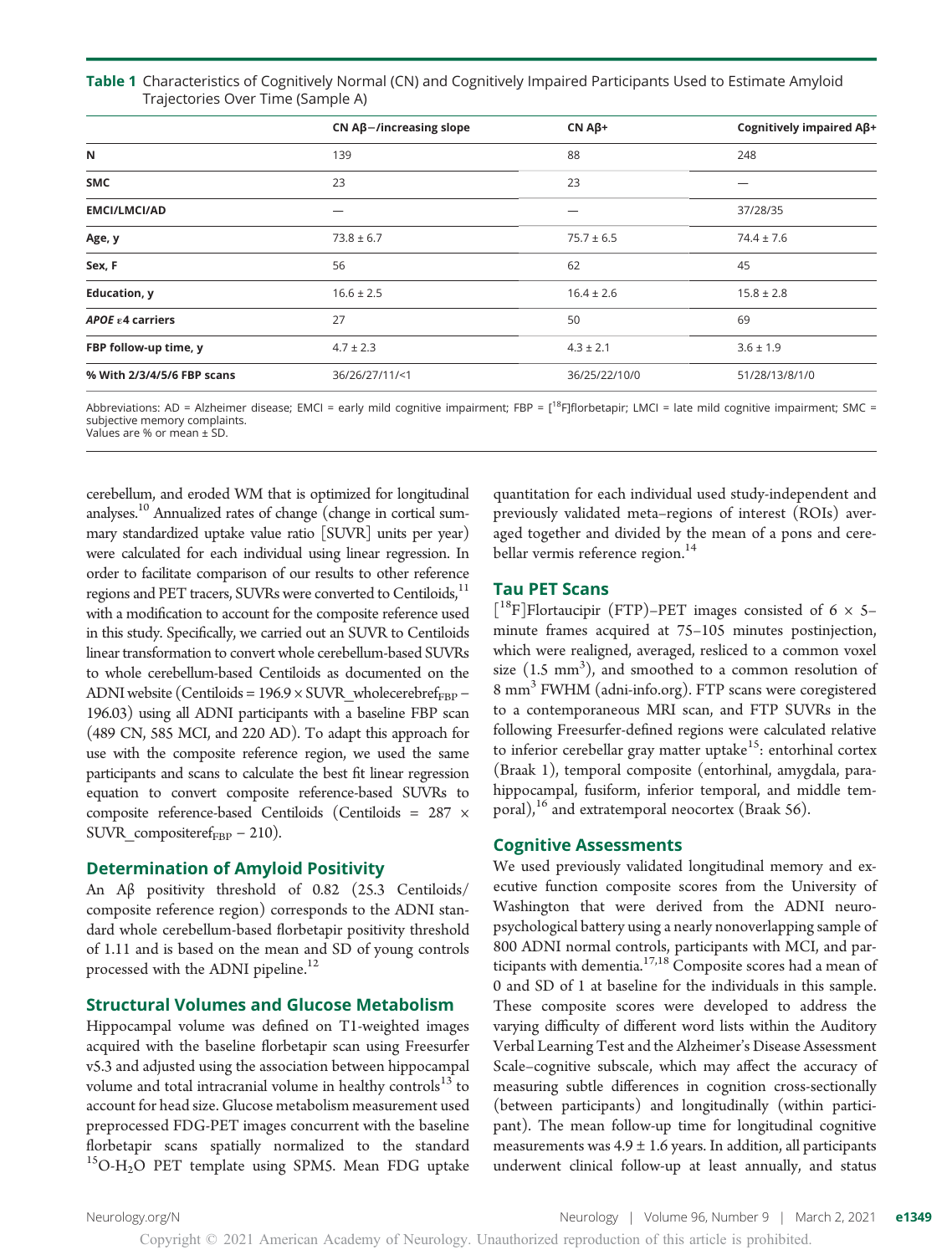Figure 1 Time Course of β-amyloid (Aβ) Accumulation for Individuals on the Alzheimer disease (AD) Pathway



(A) Cortical [<sup>18</sup>F]florbetapir (FBP) annual change (composite reference region) is shown as a function of baseline FBP for all participants who are likely to be on the AD pathway. (B) The best-fit quadratic equation was used to estimate Aβ-related events on the AD pathway. Each point reflects 1 year of time with important temporal landmarks in red. CL = Centiloids; CN, N = cognitively normal; EMCI = early mild cognitive impairment; LMCI = late mild cognitive impairment; MCI = mild cognitive impairment; SMC = subjective memory complaints; SUVR = standardized uptake value ratio.

change (to MCI or dementia) was determined according to standard ADNI methods.<sup>9</sup>

# Cardiovascular and Other Risk Factor Assessment

At the baseline visit, all participants underwent a medical interview. We searched recorded text fields from this interview for the presence of standard cardiovascular risk factors such as hypertension, diabetes, hyperlipidemia, and any smoking history. Participants were administered the Geriatric Depression Scale<sup>19</sup> and antidepressant use was recorded. This information was examined as dichotomous categories (except for depression) in relationship to subsequent conversion from amyloid negative to positive.

### Statistical Methods

We fit linear and quadratic equations to FBP slopes as a function of baseline FBP values for sample A participants and used the best-fitting equation to model approximate time between phases of Aβ accumulation. Starting from the average SUVR in the A $\beta$ − CN subjects as time = 0 we used this equation to estimate the annual SUVR increase and plotted time vs SUVR to model this relationship. Subsequent analyses examined only baseline Aβ− CN participants (sample B). An individual was considered an amyloid "converter" if he or she had a baseline negative scan, crossed the threshold, and remained positive for subsequent FBP scans. Group differences between converters and nonconverters were examined using independent-samples t tests (continuous variables) and  $\chi^2$  tests (categorical variables) at  $\alpha = 0.05$ .

We examined regionwise baseline FBP comparisons between subsequent converters and nonconverters in 68 right and left subregions making up the cortical summary region used to determine Aβ positivity (see above). These comparisons used linear regression models to identify converter/nonconverter group differences (effect of interest) with age, sex, APOE <sup>e</sup><sup>4</sup> status, total FBP follow-up time, and number of scans as additional covariates ( $\alpha = 0.05$ , Bonferroni-Holm correction for multiple comparisons).

We examined continuous and dichotomous predictors of conversion to FBP-positive status using a Cox proportional hazards model, with age, presence of SMC, sex, APOE  $\varepsilon$ 4 status, baseline FBP, and baseline memory scores as predictors. The baseline FBP variable was modeled using continuous SUVRs and, separately, Centiloids categorized in 6 intervals of 5 Centiloids (<0, 0–5, 5–10, 10–15, 15–20,  $20 - 25$ ).

Linear regression models were carried out predicting subsequent tau with the following independent variables: annualized FBP slopes, baseline FBP, age, sex, education, and APOE <sup>e</sup>4. Separate models were examined with entorhinal (Braak 1), temporal composite, and extratemporal neocortical tau (Braak 56) regions as outcomes.

Linear mixed effects models were carried out predicting, separately, time-varying longitudinal memory and executive function composite scores. Independent variables included time, age, sex, education, APOE <sup>e</sup>4, presence of SMC, baseline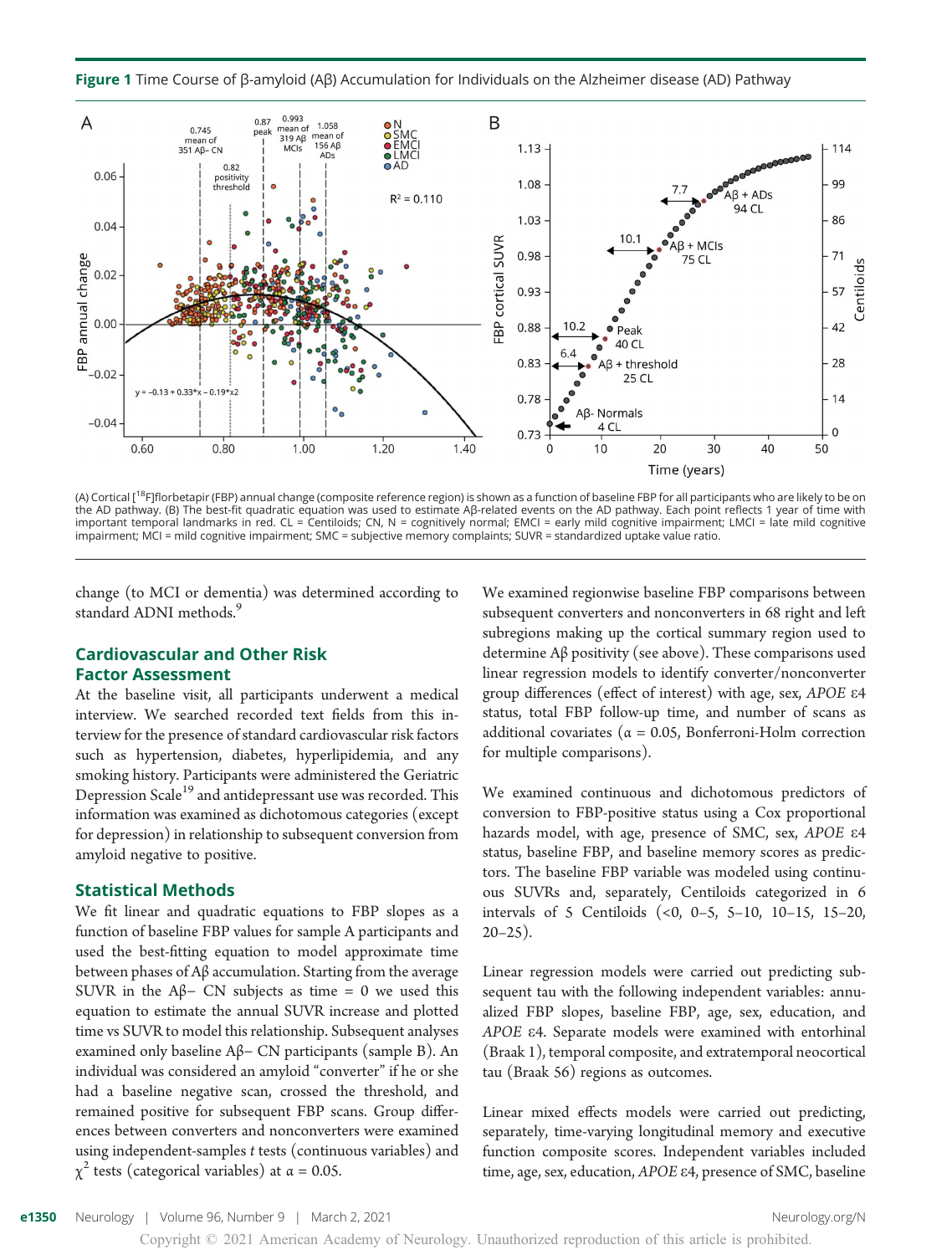



Cortical [18F]florbetapir (FBP) trajectories are shown for all Aβ− participants (sample B) who either converted to Aβ+ (black) or remained Aβ− (cyan). SUVR = standardized uptake value ratio.

FBP, FBP slope, age  $\times$  time, sex  $\times$  time, APOE  $\varepsilon$ 4  $\times$  time, presence of SMC × time, baseline FBP × time, and FBP slope × time, with a random effect of subject and an autoregressive covariance structure for repeated measurements.

### Data Availability

All data used in this article are available to the public at the ADNI data repository at the Laboratory of Neuroimaging ([adni.loni.usc.edu](http://adni.loni.usc.edu/)). Derived data are available from the authors upon request.

# Results

Characteristics of sample A participants used to estimate the amyloid trajectory are shown in table 1.

# Temporal Dynamics of Aβ Across the Spectrum of AD

We examined FBP slopes as a function of baseline FBP SUVRs for individuals in sample A. The quadratic function accounted for more variability ( $R^2 = 0.110$ ) than a linear model ( $R^2 = 0.028$ ) (figure 1A), so we used the quadratic equation (y =  $-0.19x^2$ ) +0.33x – 0.13) to estimate time between phases of A $\beta$  accumulation (figure 1B): 6.4 years from the mean of Aβ− cognitively normal participants (SUVR 0.745/SD 0.036, 4 Centiloids) to reach the FBP threshold (0.82, 25 Centiloids), 13.9 additional years from the threshold to the mean of Aβ+ MCI participants (0.993; 75 Centiloids), and an additional 7.7 years to reach the mean of Aβ+ AD participants (1.058; 94 Centiloids). The peak of this quadratic function and the inflection point of the sigmoidal function occurred at a baseline value of 0.87 SUVR (39 Centiloids) at an annual increase of 0.013 SUVR/year, indicating that the rate of amyloid accumulation begins to slow only 3.8 years after conversion to amyloid positivity and well before the typical MCI level. Among the 248 Aβ+ impaired participants included in this analysis, 222 (90%) were past the  $\mathcal{A}\beta$  accumulation peak; 70/227 (31%) of the Aβ+ or Aβ− but increasing CN participants were past the peak. Whereas individuals on the descending limb of this function showed slowing rates of Aβ accumulation, some even showed evidence of negative slopes, indicating Aβ removal.

We evaluated several variables that can affect these estimates. Assuming that the starting SUVR for CN/Aβ− participants was either 1 SD lower or 1 SD higher than the mean increased or decreased the time to the threshold (10.2 vs 3.1 years) but had no effect on the relative timing of events. Restricting the sample to CN individuals who ultimately became Aβ+ produced a time to threshold of 5.2 years and a time to peak of 8.6 years, whereas limiting the sample to those with an FBP slope greater than a previously defined test–retest reliability value  $(>1\%)^{10}$  produced a time to threshold of 3.4 years and time to peak of 5.6 years.

We examined the 292 individuals with baseline FBP higher than the peak  $(>0.87)$  in order to determine whether the decreasing and negative FBP slopes in some of those individuals reflect true decreases in the rate of amyloid accumulation or whether they are an artifact of atrophy or longitudinal increases in the composite reference region. FBP slope was not correlated with change in frontal, cingulate, temporal, or parietal volumes  $(R^2 \text{ range } 0.0004 - 0.02)$ . In the same individuals, FBP slope calculated using the composite reference region was highly correlated with FBP slope calculated using a nonoverlapping cerebellar GM reference

Copyright © 2021 American Academy of Neurology. Unauthorized reproduction of this article is prohibited.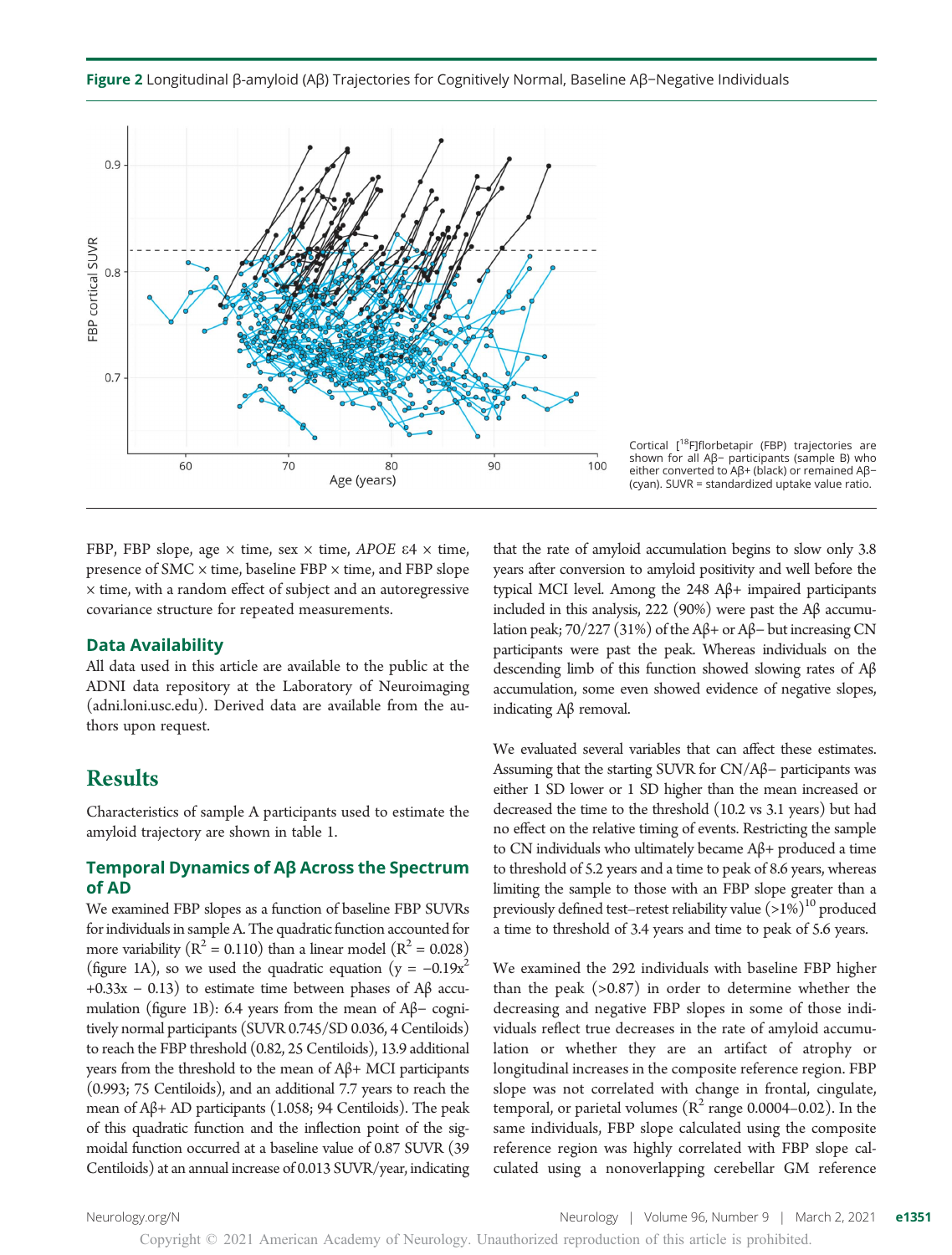|                                                                 | <b>Nonconverters</b>     | <b>Converters</b>    | <b>Group difference</b> |
|-----------------------------------------------------------------|--------------------------|----------------------|-------------------------|
| N                                                               | 178                      | 42                   |                         |
| <b>Participant characteristics</b>                              |                          |                      |                         |
| <b>SMC</b>                                                      | 41 (23)                  | 13(31)               |                         |
| Age, y                                                          | $73.7 \pm 6.7$           | $74.6 \pm 6.4$       |                         |
| Sex, F                                                          | 79 (44)                  | 27 (64)              | 0.02                    |
| <b>Education, y</b>                                             | $16.8 \pm 2.6$           | $16.1 \pm 2.4$       | 0.095                   |
| $APOE$ ε4 carriers                                              | 32 (18)                  | 14 (33)              | 0.028                   |
| APOE $\epsilon$ 2 carriers                                      | 30(17)                   | 6(14)                |                         |
| Baseline and longitudinal Aß                                    |                          |                      |                         |
| Florbetapir PET follow-up time, y                               | $5.2 \pm 2.3$            | $5.6 \pm 2.0$        |                         |
| Florbetapir PET follow-up time to conversion, y                 | $\overline{\phantom{0}}$ | $4.1 \pm 1.8$        | <b>NA</b>               |
| % With 2/3/4/5/6 FBP scans                                      | 26/29/29/16/<1           | 19/24/43/12/2        |                         |
| Baseline amyloid cortical SUVR (composite ref)                  | $0.74 \pm 0.03$          | $0.78 \pm 0.02$      | < 0.001                 |
| <b>Baseline amyloid cortical uptake (Centiloids)</b>            | 1.5                      | 13.3                 | < 0.001                 |
| Amyloid annual change (composite ref)                           | $0.000 \pm 0.005$        | $0.014 \pm 0.004$    | <b>NA</b>               |
| Baseline and longitudinal cognitive performance                 |                          |                      |                         |
| Converted to MCI during follow-up                               | 21(12)                   | 5(12)                |                         |
| Converted to AD during follow-up                                | 4(2)                     | 1(2)                 |                         |
| Follow-up time on cognition                                     | $4.8 \pm 1.6$            | $5.2 \pm 1.5$        |                         |
| % With 2/3/4/5/6/7/8/9 cognitive measurements                   | 1/7/21/30/30/8/2/<1      | 2/10/14/29/26/19/0/0 |                         |
| <b>Executive function composite</b>                             | $1.05 \pm 0.79$          | $0.97 \pm 0.89$      |                         |
| <b>Memory composite</b>                                         | $1.15 \pm 0.59$          | $1.17 \pm 0.59$      |                         |
| Other biomarkers and risk factors                               |                          |                      |                         |
| <b>Temporoparietal FDG SUVR</b>                                 | $1.32 \pm 0.11$          | $1.32 \pm 0.12$      |                         |
| Hippocampal volume (adjusted), mm <sup>3</sup>                  | $5,870 \pm 1,127$        | $6,018 \pm 1,085$    |                         |
| FTP SUVR (entorhinal cortex) 5 years postbaseline <sup>a</sup>  | $1.12 \pm 0.10$          | $1.19 \pm 0.13$      | 0.004                   |
| FTP SUVR (temporal composite) 5 years postbaseline <sup>a</sup> | $1.18 \pm 0.08$          | $1.23 \pm 0.13$      | 0.016                   |
| <b>Smoking status</b>                                           | 29 (16)                  | 8 (19)               |                         |
| <b>Diabetes</b>                                                 | 20(11)                   | 2(5)                 |                         |
| Hyperlipidemia                                                  | 78 (44)                  | 14 (33)              |                         |
| Hypertension                                                    | 89 (50)                  | 17 (41)              |                         |
| Cholesterol                                                     | $193 \pm 39$             | $197 \pm 33$         |                         |
| Antidepressant use                                              | 19 (14)                  | 4 (12)               |                         |
| <b>Geriatric Depression Scale</b>                               | $0.93 \pm 1.3$           | $0.68 \pm 0.88$      |                         |

### Table 2 Characteristics of Cognitively Normal, Baseline β-Amyloid (Aβ)− Participants (Sample B)

Abbreviations: AD = Alzheimer disease; FBP = [<sup>18</sup>F]florbetapir; FTP = [<sup>18</sup>F]flortaucipir; MCI = mild cognitive impairment; SMC = subjective memory complaints; SUVR = standardized uptake value ratio.

Values are n (%) or mean ± SD. Significant ( $p < 0.05$ ) and marginally significant (0.05 <  $p < 0.10$ ) differences are shown comparing participants who subsequently converted to Aβ+ vs those who did not convert.<br>ª Data available in 55% of participants.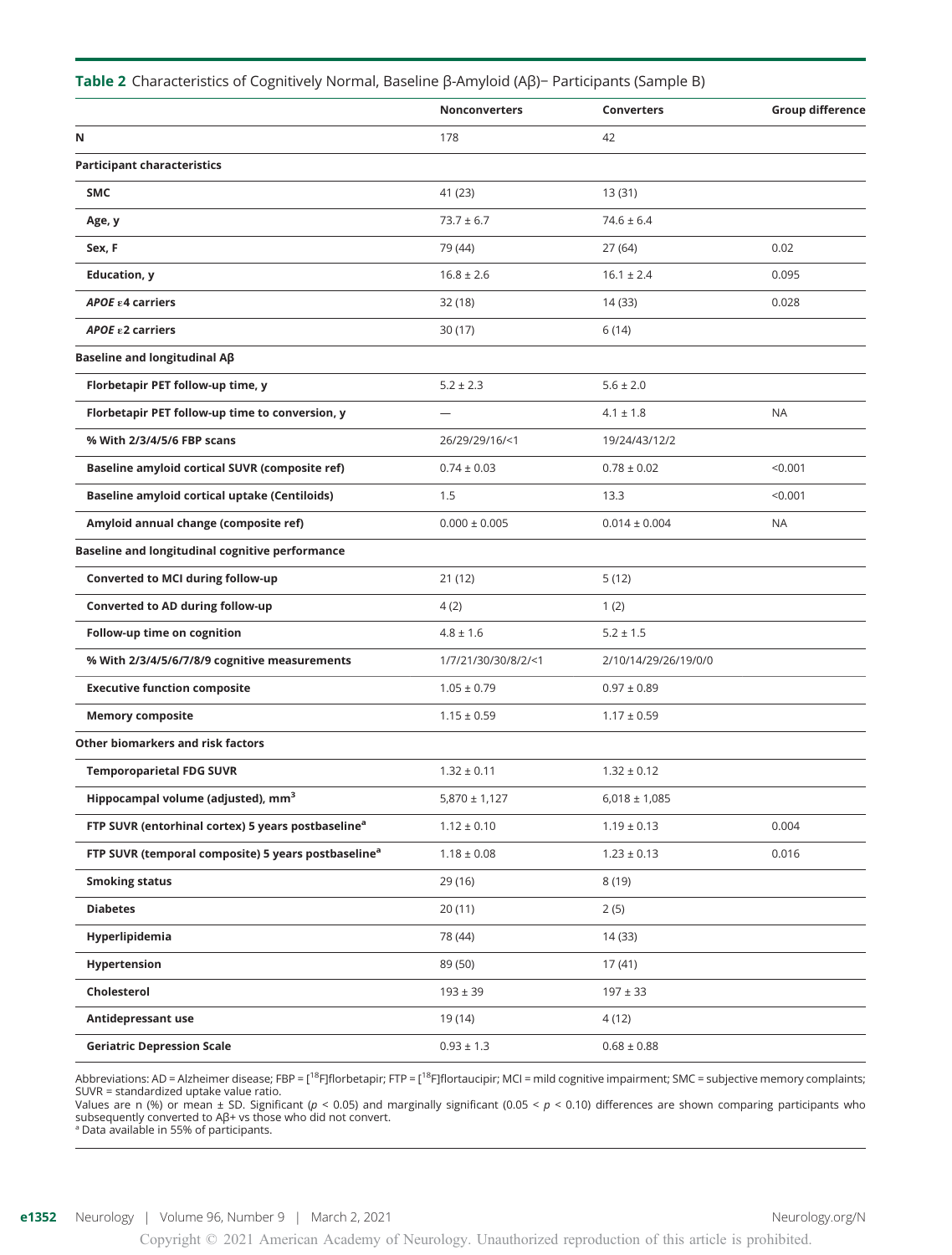Figure 3 Baseline Regional β-amyloid (Aβ) Elevations



Regions in which [<sup>18</sup>F]florbetapir (FBP) was higher at baseline in cognitively normal, Aβ− participants who subsequently converted to Aβ+ compared to participants who did not convert (all  $p < 0.05$ , Bonferroni-Holm correction).

region ( $R^2 = 0.67$ ), indicating that longitudinal WM-related increases in the composite reference region are unlikely to explain the decreases we observed in the cortical summary ROI.

### Conversions to Aβ Positive Status

The 220 CN participants in sample B who were Aβ− at baseline had serial florbetapir scans for a minimum of 1.9 and maximum of 9.1 years (mean  $5.3 \pm 2.2$  years). Forty-two participants (19%) converted from Aβ− to Aβ+ and remained Aβ+ at their last PET visit (figure 2). Conversion from Aβ− to Aβ+ occurred at a mean of 4.1  $\pm$  1.8 years following the baseline scan. Three additional individuals converted from Aβ− to Aβ+ but reverted to Aβ− by their last PET visit and were not included as converters in these analyses. The crude incidence rate of conversion to Aβ+ status was 38 per 1,000 person-years of follow-up (42 converters over 1,093 total person-years). Figure 2 shows the trajectories of all participants who remained Aβ− compared to those who converted. Converters included some individuals whose baseline scans showed SUVRs close to the threshold, but also many individuals with starting values that were well below the threshold. The trajectories of converters were for the most part unambiguously positive, showing little evidence of fluctuating values, a pattern that was more common in those who remained Aβ−.

Table 2 shows the characteristics of sample B individuals who converted amyloid status or remained stable. Compared with the nonconverter group, the converter group included a significantly larger proportion of women and APOE <sup>e</sup>4+ individuals, but did not differ on age, education, APOE <sup>e</sup>2 status, total PET follow-up time, baseline cognitive function measured by the memory or executive function composites, conversions to a clinical diagnosis of MCI or dementia, or cardiovascular and health risk factors. Converters showed elevated baseline Aβ compared to nonconverters with a mean

Centiloid value of 13.3 compared to 1.5. The annual rate of change in the nonconverters averaged 0 (SD 0.005) SUVR/ year and 0.14 (SD 0.004) in the converters. Among the 88/ 178 nonconverters who had positive Aβ slopes (but remained Aβ−), the annual rate of change was 0.006 (SD 0.004), which was 40% the magnitude of the increase among converters. There were no differences between groups on baseline FDG-PET or hippocampal volume.

### Regional FBP Baseline Elevations in Subsequent Converters

We identified brain regions that were already elevated in baseline Aβ− participants who subsequently converted to Aβ+ compared with nonconverters. Participants who later converted were higher at baseline than nonconverters in 22 right and left temporal, medial and lateral parietal, cingulate, and medial and lateral orbitofrontal regions (figure 3).

### Predictors of Conversion

Initial Cox proportional hazard models did not show effects of sex and APOE <sup>e</sup>4; however, because these variables both differed between converters and nonconverters at baseline, we added an interaction term to the model. Results indicated that baseline florbetapir (measured as either continuous or as 6 ordinal Centiloid intervals) and older age were predictors of conversion (table 3). Compared with the lowest Centiloid group (<0 Centiloids; n = 62), all groups with baseline  $A\beta$ values at or above 5 Centiloids were at significantly greater risk of conversion during follow-up (figure 4A). Each decade increase in age above the mean was associated with an 11-fold greater risk of conversion (figure 4B). The sex  $\times$  APOE  $\varepsilon$ 4 interaction was significant ( $p = 0.031$ ), and follow-up pairwise log rank tests indicated that APOE <sup>e</sup>4<sup>−</sup> men and women did not differ  $(\chi^2 = 1.7, p = 0.19)$  but *APOE* ε4+ women were 3.22 times more likely to convert than APOE  $\varepsilon$ 4+ males ( $\chi^2$  = 4.2, p  $= 0.039$ ; figure 4C).

Because baseline FBP was the major predictor of conversion, we examined the factors that were associated with elevated FBP within the negative range. In a regression model with the same predictors used in the proportional hazards model (except sex  $\times$  APOE  $\varepsilon$ 4, which was not significant and was removed from the model), female sex (β = 0.02, SE = 0.004,  $p = 0.001$ , age ( $\beta = -0.001$ , SE < 0.001,  $p = 0.011$ ), APOE  $\epsilon$ 4 positivity (β = 0.011, SE = 0.006,  $p = 0.047$ ), and marginally, presence of SMC (β = 0.01, SE = 0.005,  $p = 0.066$ ) were associated with elevated FBP.

### FBP Relationships With Subsequent Tau and Longitudinal Cognitive Measurements

Sample B CN participants had a minimum of 2 and a maximum of 9 years follow-up memory and executive function measurements over  $4.9 \pm 1.6$  years. We carried out mixed effects models with baseline FBP, FBP slope, age, education, APOE <sup>e</sup>4, sex, and presence/absence of SMC as predictors of longitudinal memory. Only age (β = −0.004, SE = 0.001; *p* < 0.001) and FBP slope ( $\beta$  = 1.50, SE = 0.749;  $p$  = 0.046) and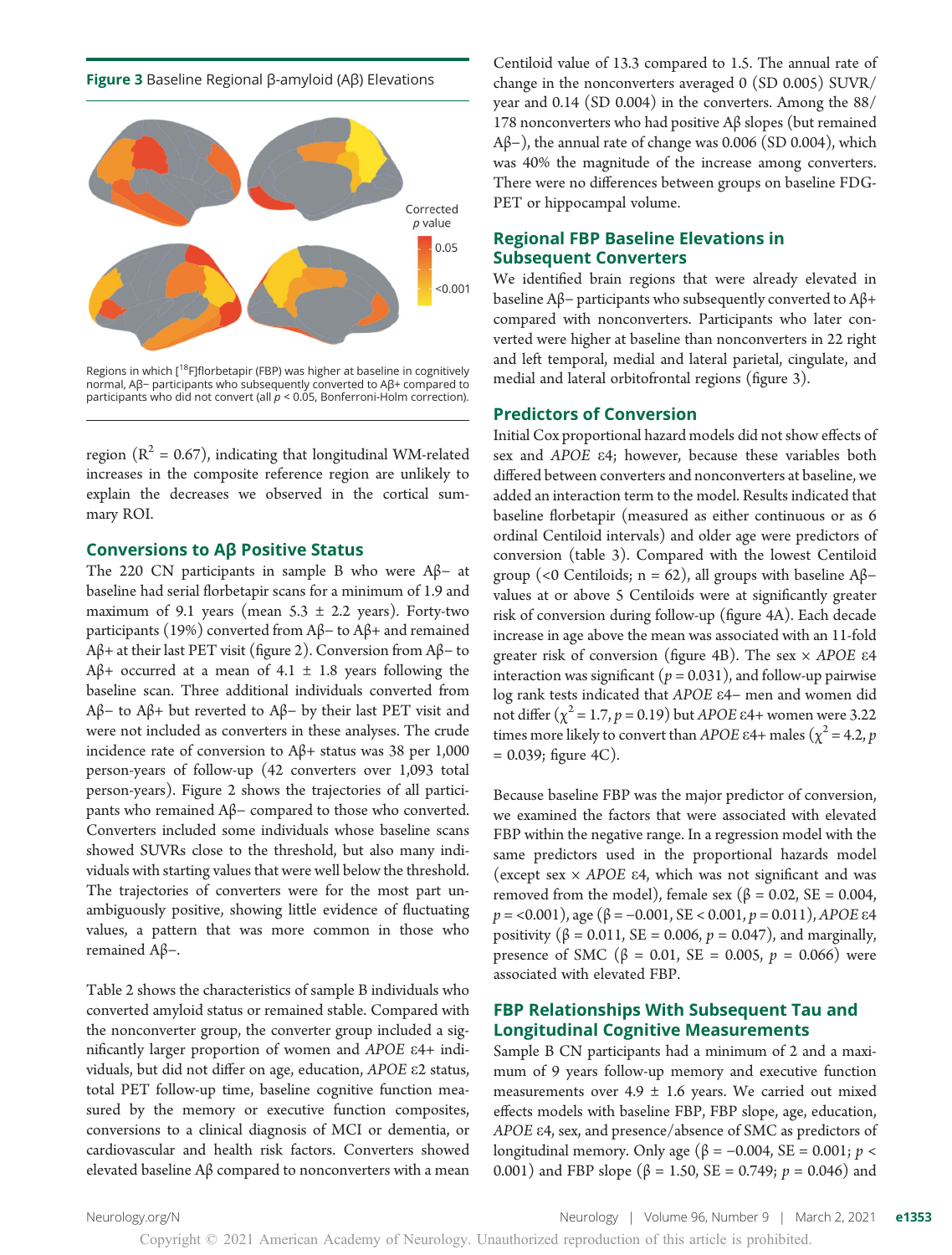**Table 3** Results of Cox Proportional Hazard Model

|                           | Coeff   | Cox HR | 95% CI         | p Value |
|---------------------------|---------|--------|----------------|---------|
| <0 Centiloids (reference) |         |        |                |         |
| 0-5 Centiloids            | 1.56    | 4.75   | $0.62 - 36.39$ | 0.134   |
| 5-10 Centiloids           | 2.96    | 19.28  | 3.26-113.92    | 0.001   |
| 10-15 Centiloids          | 4.42    | 82.96  | 14.45-476.22   | < 0.001 |
| 15-20 Centiloids          | 4.34    | 76.60  | 13.71-428.01   | < 0.001 |
| 20-25 Centiloids          | 5.32    | 203.93 | 32.12-1,294.55 | < 0.001 |
| <b>Presence of SMC</b>    | 0.63    | 0.53   | $0.26 - 1.12$  | 0.097   |
| APOE $\varepsilon$ 4      | $-0.88$ | 0.41   | $0.12 - 1.49$  | 0.177   |
| Age                       | 0.11    | 1.12   | $1.06 - 1.18$  | < 0.001 |
| Sex                       | $-0.53$ | 0.59   | $0.26 - 1.34$  | 0.208   |
| APOE $\epsilon$ 4 × sex   | 1.70    | 5.47   | $1.17 - 25.5$  | 0.031   |

Abbreviation: CI = confidence interval.

Model coefficients and corresponding hazard ratios (HRs) are shown with reference to a 74-year-old APOE ε4- cognitively normal man without a subjective memory complaint (SMC) with a baseline Centiloid value < 0.

marginally *APOE* ε4 (β = 0.024, SE = 0.01;  $p = 0.097$ ) predicted longitudinal decreases in memory composite scores. In a similar model examining longitudinal executive function outcomes, only age (β = −0.006, SE = 0.002;  $p = 0.005$ ) (and not APOE <sup>e</sup>4, or baseline or longitudinal Aβ) predicted executive function decreases. To further investigate whether the subset of participants who converted to Aβ+ drove these effects, we re-examined these analyses without the converters with no substantive changes to the findings.

Fifty-five percent of sample B participants (93/178 nonconverters and 28/42 converters) had FTP PET scans an average of  $5.3 \pm 1.4$  years after their baseline FBP PET scan. Among participants who converted to Aβ+, conversion occurred  $0.6 \pm 1.7$  years before the FTP scan. In a regression model with baseline FBP, FBP slope, age, APOE <sup>e</sup>4, sex, and presence/absence of SMC predicting entorhinal tau, only FBP slope was a significant predictor of entorhinal tau ( $\beta$  3.23, SD 1.3,  $p = 0.018$ ; overall model R2 = 0.097). None of the variables was a significant predictor of the temporal composite or extratemporal neocortical tau (Braak 56) (all  $p > 0.05$ ).

# **Discussion**

The long incubation period of AD, combined with the availability of brain biomarkers that can track protein aggregation, neurodegeneration, and cognition, provides a rare opportunity to track the evolution of disease. Whereas such studies have been possible for a while, small sample sizes and short followup durations have been limiting. In this report, we evaluated 1,659 longitudinal FBP scans in 782 participants and found evidence for a slowing of the rate of amyloid accumulation that occurs about 4 years after conversion from amyloid negative to

positive and 10 years before the average diagnosis of MCI. The time-varying accumulation of Aβ conforms to hypothesized sigmoidal trajectories<sup>20</sup> as well as previous reports<sup>21-24</sup> indicating periods of about 20 years to progress from the amyloid positivity threshold to an Aβ level typical of AD. Our results differ in showing very early deceleration of Aβ deposition, which is a crucial observation in contemplating anti-amyloid therapies. Expecting clinical benefit through Aβ removal when patients are diagnosed with MCI or clinical AD—10 to 18 years after the rate of accumulation has already begun to slow—may be unrealistic. On the other hand, we were able to detect memory change associated with FBP increases in CN participants in the amyloid negative range, offering the hope that an effective Aβ-slowing intervention at an early stage could produce measurable cognitive benefit.

These findings may also explain the frequent observation in cross-sectional data that brain Aβ deposition is bimodal, with few individuals near the actual threshold.<sup>25</sup> Whereas this reflects in part the likelihood that some individuals are not on a pathway to AD, it may also be a consequence of rapid Aβ accumulation at the time of transition from negative to positive. This is also consistent with animal data showing that Aβ aggregation follows a sigmoidal shape over time, including negative growth rates.<sup>26</sup> The detection of negative FBP slopes in individuals with higher baseline FBP values suggests the possibility that at late stages, the balance between Aβ deposition and clearance becomes altered in humans, possibly related to diminished neural activity releasing  $\text{A}\beta, \text{A}^{27}$  or to increased immune clearance.

In those individuals who were amyloid-negative at baseline, the rate of amyloid deposition as measured with FBP slope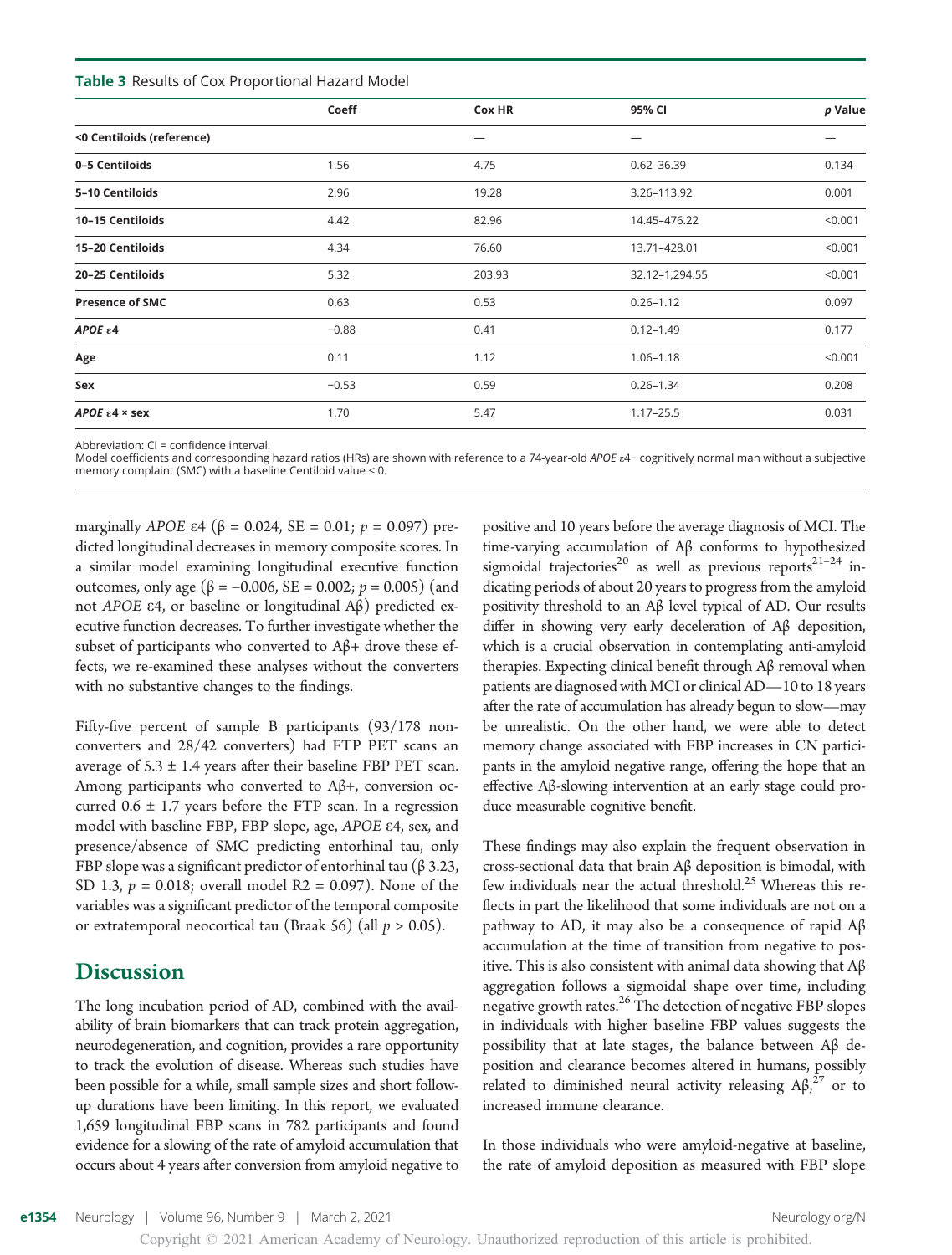

Figure 4 Baseline Variables That Increase the Risk of Conversion to β-Amyloid (Aβ)+



was related to subsequent cognitive decline and tau deposition. This cognitive decline was specific to memory. Previous reports, using both different subgroups of ADNI participants and other cohorts, have provided evidence that higher or rising brain Aβ even in the negative range is associated with harmful outcomes in terms of both brain tau and cognition.24,28–<sup>30</sup> Crucially, the combination of this observation with the finding that brain Aβ accumulation begins to slow before the onset of dementia is strong evidence that the detrimental effects of Aβ occur very early in the course of the disease. However, a very small proportion of participants developed MCI or dementia during the period of observation, so the clinical implications of these changes within the followup time of the study are not clear.

There are relatively few published estimates of incidence rates of amyloid PET positivity and they vary considerably, ranging from  $3\%/year^{31}$  to  $12\%/year^{32,33}$  These rates are agedependent, but published data and our data are roughly comparable in age. Our estimate of 38/1,000 person-years, or about 4%/year, is thus on the lower end of reports. Although our sample size for estimating incidence rates  $(n = 220)$  was smaller than our sample estimating rates of Aβ deposition over the entire spectrum of disease progression, individuals were followed on average for over 5 years; previous reports were in the range of 2.5 years. Longer observation may be particularly important in detecting conversions in those with starting FBP values that are further from the threshold; one might expect this to increase conversion rates. Thus, the low rates of amyloid conversion are surprising in our data.

The factors associated with conversion of PET scans from amyloid-negative to positive were not surprising. At baseline, subsequent converters were more likely to be female, APOE e4 carriers, and have higher baseline FBP values. In contrast to a recent report using a different ADNI sample to examine

[Neurology.org/N](http://neurology.org/n) **Neurology** | Volume 96, Number 9 | March 2, 2021 **e1355**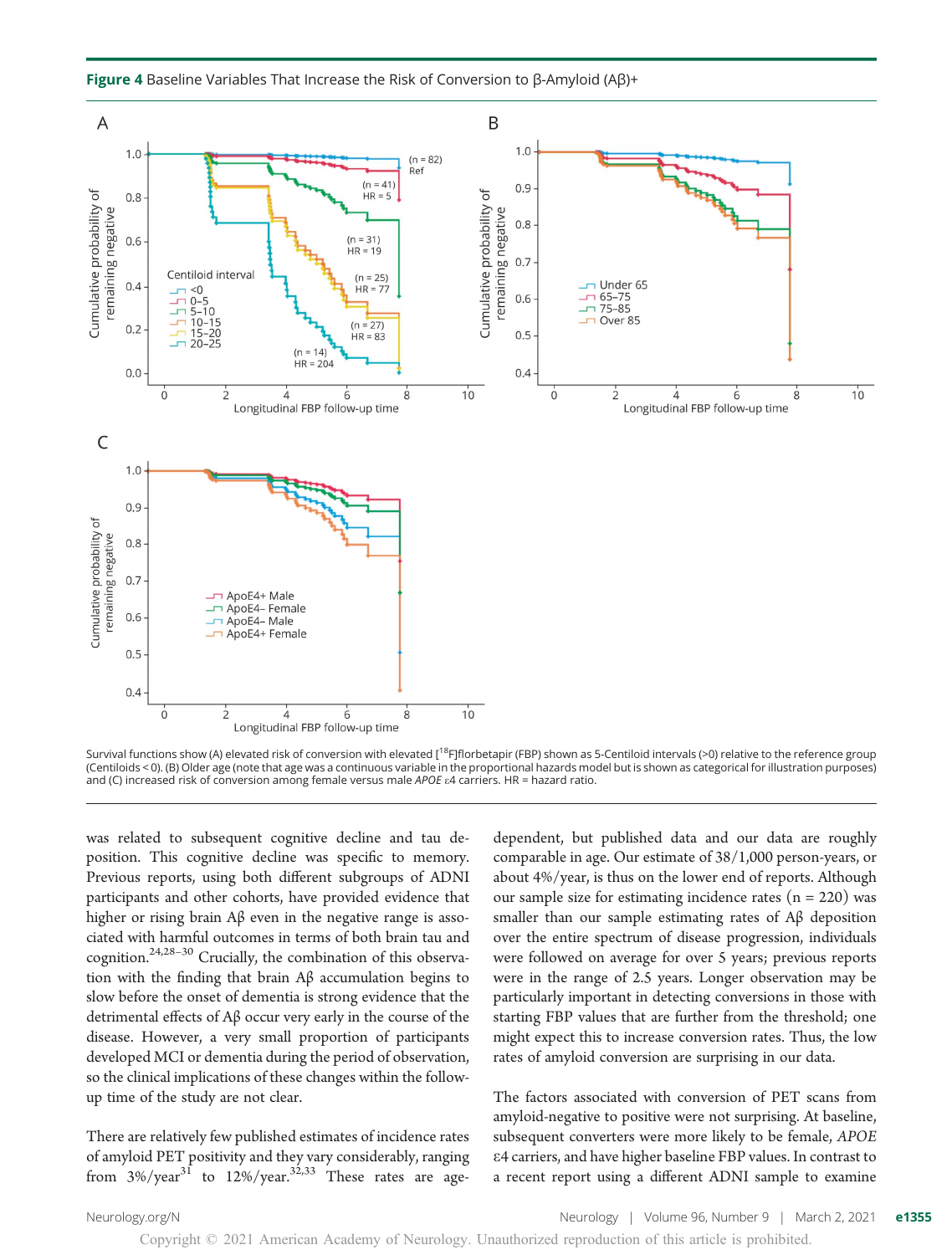amyloid conversion, $34$  we did not find that cognition was lower at baseline among subsequent converters, possibly because our sample was limited to CN controls. Measurements of neurodegeneration, depression, and cardiovascular risk factors were also no different between converters and nonconverters at baseline, consistent with the hypothesis that these processes are either independent of, or sequential to, elevated brain Aβ.

Accounting for time to conversion in the proportional hazard model shows that baseline FBP values, even if slightly elevated—above 5 Centiloids—greatly increased the risk of conversion. The sex  $\times$  APOE genotype interaction parallels results from large meta-analytic studies indicating stronger effects of the  $\varepsilon$ 4 allele for AD risk in women.<sup>35,36</sup> Increasing rate of conversion is also congruent with the prevailing view that APOE <sup>e</sup>4 accelerates the onset of AD to earlier ages.

Similar factors were related to higher baseline FBP, with the addition that those with SMC showed higher levels. Regional FBP PET values at baseline revealed a number of brain regions that were elevated in those who subsequently converted, suggesting regions that might be useful early. However, there were many such regions found in medial and lateral frontal and parietal lobes as well as inferior temporal cortex, raising the question as to which might be the "best" predictor of subsequent amyloid change. Many previous studies have selected varying combinations of these regions as best predictors of future Aβ accumulation using ADNI data, $37-40$  suggesting that there may be no single region that is invariably the best predictor given variability in samples, follow-up, and PET methods such as ligands and SUVR quantification.

The strengths of this study largely relate to the sample size, which was large for estimation of rates of change in FBP and moderate for estimation of conversion, and the follow-up time, which averaged 5 years and extended up to 9 years. We further examined possible methodologic factors that could underlie the deceleration and negative slopes of Aβ accumulation and found no evidence that either longitudinal brain atrophy or changes in the PET reference region were driving these effects. Other strengths include the measurement of multiple biomarkers in the sample and the finding that multiple statistical approaches converged on similar indicators of amyloid progression. The major limitation of the study is the composition of the ADNI cohort itself, which is not fully representative of older individuals and individuals with dementia in the United States. In addition, some participants were enrolled in earlier phases of ADNI, before amyloid PET imaging was available, so that selective retention and dropout could mean that this is an unusually healthy group of people. Estimation of Aβ trajectories included amyloid-negative individuals with rising levels of brain Aβ in order to select a more "at risk" group for the modeling. However, many of these individuals may not be true amyloid accumulators and may never reach critical thresholds, or this may exclude

individuals who eventually progress. In addition, these trajectories are averages and include substantial variability based on the characteristics of the sample and a number of assumptions, including the proportion of Aβ− individuals on the AD pathway, and the proportion of  $APOE$   $E4$  carriers.<sup>41</sup> We evaluated a number of these factors, such as the definition of the Aβ− group, and found that some had modest effects on the timing estimates. Whereas many of these factors may contribute to underestimations or overestimations of the rates of amyloid deposition and conversion, the depicted results provide a reasonable estimate of event timing on the  $Aβ$ pathway.

These findings indicate that among baseline amyloid-negative individuals, the rate of Aβ deposition is related to later tau deposition and memory decline. As Aβ accumulation continues past the threshold, accumulation begins to slow before overt clinical symptoms develop. The implications for amyloid-lowering therapies are obvious: they must occur very early, prior to or near the point of transition to amyloidpositive. On a more optimistic note, selection of amyloidnegative individuals to participate in such trials is practicable by using well-known variables that we confirm are associated with a likelihood of amyloid conversion including older age, female sex, APOE genotype, and higher baseline Aβ. The presence of SMCs may also help establish higher baseline Aβ. Findings that amyloid deposition rates are correlated with rates of memory decline and subsequent tau offer the hope that slowing Aβ deposition could yield a cognitively meaningful outcome, even in amyloid-negative people. The findings in this report argue for the importance and feasibility of targeting anti-amyloid therapies to amyloid-negative individuals.

#### Acknowledgment

The authors thank Suzanne Baker, Danielle Harvey, Robert Koeppe, Deniz Korman, Alice Murphy, and Tyler Ward for their help with processing and analyzing the data and providing advice. Data collection and sharing for this project was funded by the Alzheimer's Disease Neuroimaging Initiative (ADNI) (NIH grant U01 AG024904). ADNI is funded by the National Institute on Aging, the National Institute of Biomedical Imaging and Bioengineering, and through contributions from the following: Alzheimer's Association; Alzheimer's Drug Discovery Foundation; Araclon Biotech; BioClinica, Inc.; Biogen Idec, Inc.; Bristol-Myers Squibb Company; Eisai, Inc.; Elan Pharmaceuticals, Inc.; Eli Lilly and Company; EuroImmun; F. Hoffmann-La Roche Ltd. and its affiliated company Genentech, Inc.; Fujirebio; GE Healthcare; IXICO Ltd.; Janssen Alzheimer Immunotherapy Research & Development, LLC; Johnson & Johnson Pharmaceutical Research & Development LLC; Medpace, Inc.; Merck & Co., Inc.; Meso Scale Diagnostics, LLC; NeuroRx Research; Neurotrack Technologies; Novartis Pharmaceuticals Corporation; Pfizer Inc.; Piramal Imaging; Servier; Synarc Inc.; and Takeda Pharmaceutical Company. The Canadian Institutes of Health Research is providing

e1356 Neurology | Volume 96, Number 9 | March 2, 2021 [Neurology.org/N](http://neurology.org/n) Neurology.org/N